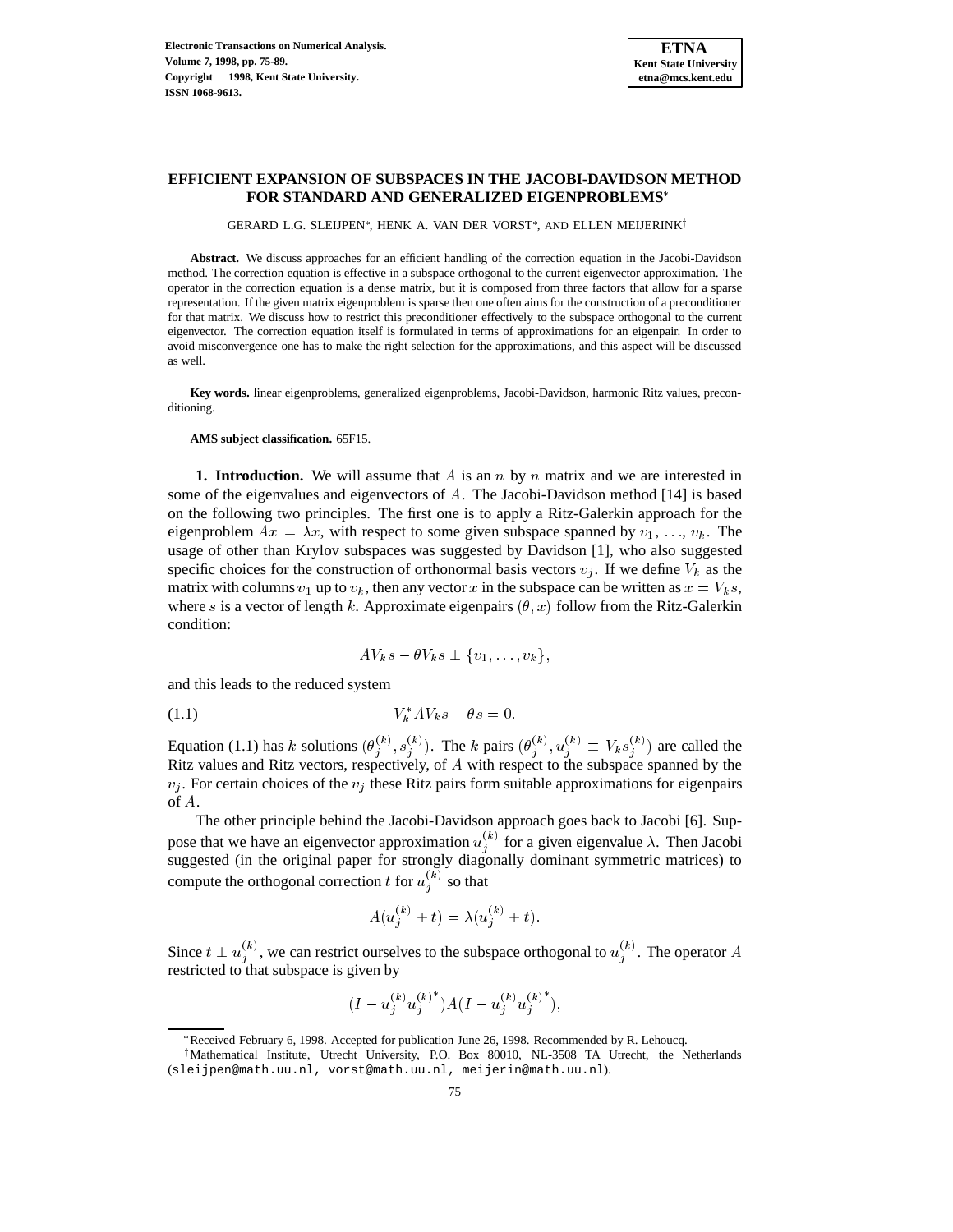and, with  $r_i^{(k)} \equiv (A - \theta_i^{(k)} I) u_i^{(k)}$ , we find that t satisfies the equation <sup>j</sup>

$$
(I - u_j^{(k)}{u_j^{(k)}}^*)(A - \lambda I)(I - {u_j^{(k)}}{u_j^{(k)}}^*)t = -r_j^{(k)}.
$$

In practical situations we do not know  $\lambda$  and the obvious solution to this is to replace it by its approximation  $\theta_i^{(k)}$ , which leads to the *Jacobi-Davidson correction equation* for the update <u>je za obrazu u predstavanju u predstavanju u predstavanju u predstavanju u predstavanju u predstavanju u predstavanju u predstavanju u predstavanju u predstavanju u predstavanju u predstavanju u predstavanju u predstavanj</u>  $\binom{k}{k}$ :

(1.2) 
$$
(I - u_j^{(k)} u_j^{(k)^*})(A - \theta_j^{(k)} I)(I - u_j^{(k)} u_j^{(k)^*})t^{(k)} = -r_j^{(k)}.
$$

This correction equation is often solved only approximately and its approximate solution  $\tilde{t}^{(k)}$  is taken for the expansion of the subspace. This is the fundamental difference with the Krylov subspace methods; instead of selecting a subspace as powers of an operator acting on a given starting vector, we select some subspace without Krylov structure and we project the given eigenproblem onto that subspace. Any approximation technique for  $t^{(k)}$  is allowed in the Jacobi-Davidson framework, provided that the projectors  $(I - u_j^{(\kappa)} u_j^{(\kappa)})$  are taken into account.

It can be shown that the selection of the exact solution  $t^{(k)}$  of (1.2) leads to quadratic convergence of the largest  $\theta_i^{(k)}$  towar  $\lambda_{\max}(A)$ , for increasing k (similar statements can be made for the convergence towards other eigenvalues of A, provided that the Ritz values are selected appropriately in each step). The convergence is even cubic if  $A$  is symmetric.

The Jacobi-Davidson correction equation (1.2) is the key ingredient of the method and it is important to focus on how this equation can be handled. We will discuss the following aspects of solving this equation:

1. A frequently occurring situation is that one has some sparse approximation for the matrix  $(A - \theta_i^{(k)} I)$ . If one wishes to use that approximation as a preconditioner for the iterative solution of (1.2), then one has to restrict the preconditioner also to the subspace orthogonal to  $u_i^{(k)}$ . It may be not so obvious how to handle all the projections involved, but as we will see in §3, preconditioning can be implemented quite efficiently. In our discussions we will also include the generalized eigenproblem  $Ax = \lambda Bx$ .

2. The proper choice of the pair  $(\theta_j^{(k)}, u_j^{(k)})$  is not a trivial one, especially not if one is heading for an interior eigenvalue  $\lambda$ . A nearby Ritz value does not necessarily represent the best choice. We will discuss this aspect in  $\S 4$ .

3. Finally, we will collect some reflections on the choice of preconditioners in  $\S$ 5. In particular, we will discuss stability effects, associated with ill-conditioning of  $(A - \theta_i^{(k)} I)$ when  $\theta_i^{(k)}$  is close to  $\lambda$ .

Before we start our discussions on these aspects, we will first describe the Jacobi-Davidson process for the generalized eigenproblem  $Ax = \lambda Bx$ . It turns out that much of our discussion for the standard eigenproblem carries over to the generalized eigenproblem.

**2. The generalized eigenproblem.** The Jacobi-Davidson approach can also be followed for computing a few selected eigenpairs of generalized eigenproblems [16, 3] of the form

$$
(2.1) \t\t\t Ax - \lambda Bx = 0.
$$

Here we suggest to follow a Petrov-Galerkin method for the construction of approximate solutions. An approximate solution in a search subspace spanned by  $v_1, \ldots, v_k$  is tested against a test subspace spanned by vectors  $w_1, \ldots, w_k$ :

$$
(2.2) \t\t\t AVks - \theta BVks \perp \{w_1,\ldots,w_k\}.
$$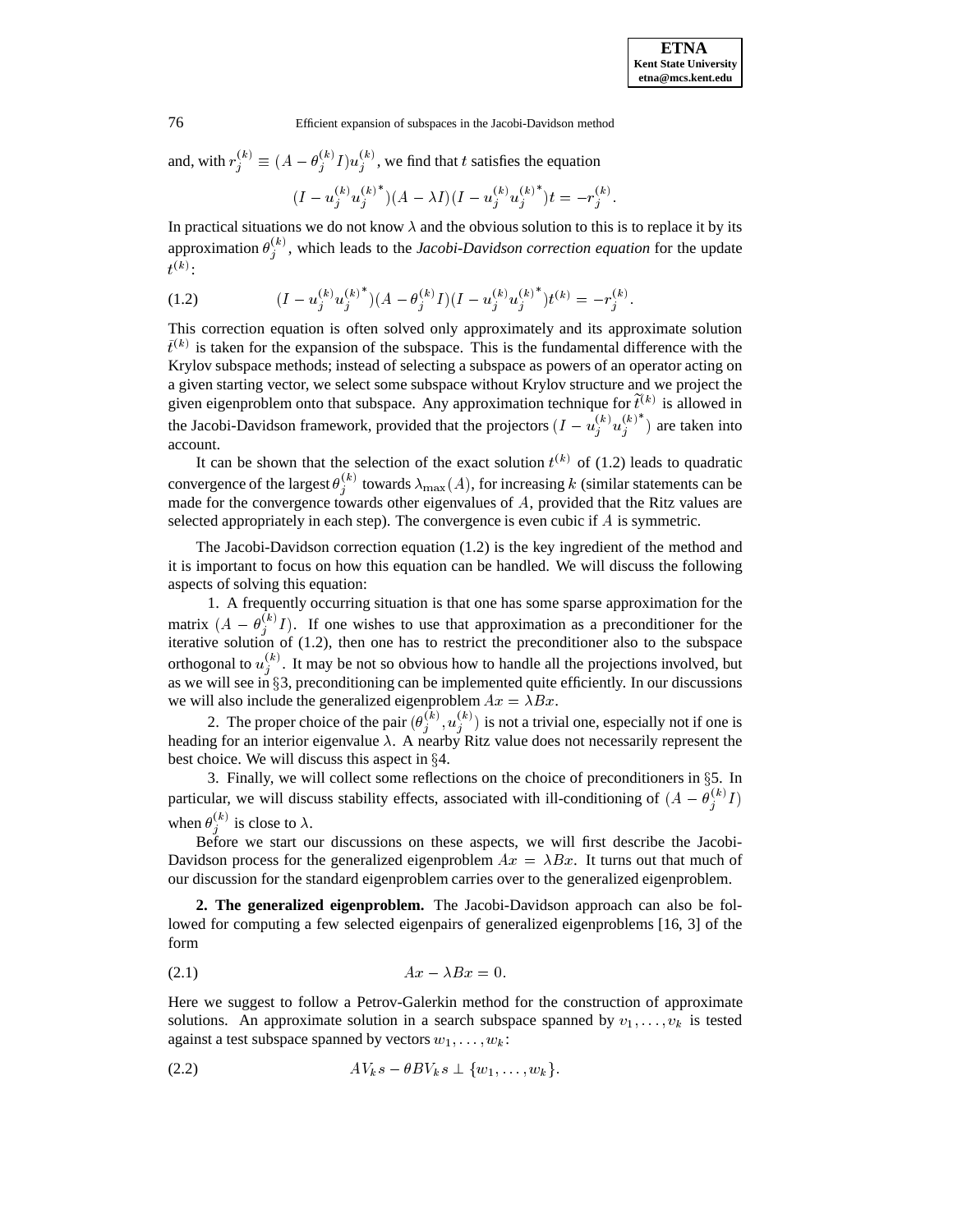As before,  $V_k$  is the matrix with the vectors  $v_j$  as its columns. Likewise  $W_k$  is the matrix with columns  $w_j$ . The k-vector  $s_j^{(k)}$  and the scalar  $\theta_j^{(k)}$  denote a solution of the k-dimensional generalized eigenvalue problem

(2.3) 
$$
W_k^* A V_k s_j^{(k)} - \theta_j^{(k)} W_k^* B V_k s_j^{(k)} = 0.
$$

The pair  $(\theta_j^{(k)}, u_j^{(k)} \equiv V_k s_j^{(k)})$  will be considered as approximation for an eigenpair of A. The value  $\theta_j^{(k)}$  will be called a Petrov value and  $u_j^{(k)}$  is a Petrov vector.

Of course, the test subspace could have been chosen to be equal to the search subspace, but linear combinations of  $AV_k$  and  $BV_k$ , seem to be more effective; see §4 and [16, 3],

We define the residual  $r_j^{(k)}$  as  $r_j^{(k)} \equiv -(A - \theta_j^{(k)}B)u_j^{(k)}$ . The search subspace is expanded by the solution  $t^{(k)} \perp u_i^{(k)}$  of the Jacobi-Davidson correction equation <sup>j</sup>

(2.4) 
$$
(I - q_j^{(k)} q_j^{(k)^*})(A - \theta_j^{(k)} B)(I - u_j^{(k)} u_j^{(k)^*})t^{(k)} = -r_j^{(k)}.
$$

The selected Petrov vector  $u_i^{(k)}$  and the  $j^{(k)}$  and the "test" vector  $q_j^{(k)}$  are a  $j^{(k)}$  are assumed to be normalized. For fast, asymptotically quadratic convergence, this test vector should be a linear combination of  $Au_j^{(k)}$  and  $Bu_j^{(k)}$ , and orthogonal to the residual  $r_j^{(k)}$  [16, 3]. In practical situations, we solve equation (2.4) only approximately under these conditions, which leads to an approximation  $t^{(k)}$ . Of course, we loose the asymptotical quadratic convergence in that case.

### **3. Preconditioning for Jacobi-Davidson.**

**3.1. Preconditioning for the standard eigenproblem.** If we solve the correction equation (1.2) approximately by replacing the operator  $A - \theta_i^{(k)} I$  by some approximation  $P_k$ , then we obtain the following simple formula for  $t^{(k)}$ :

$$
\widetilde{t}^{(k)} = -P_k^{-1}r_k + \alpha P_k^{-1}u_j^{(k)}.
$$

The value for  $\alpha$  follows from the orthogonality constraint  $t^{(k)} \perp u_i^{(k)}$ . The resulting formula was proposed by Olsen et al [8]. Note that we need two actions with the preconditioner for the computation of  $t^{(k)}$ .

We will now discuss how to use preconditioning for an iterative solver for the approximate solution of equation (1.2). We can then derive 'Olsen'-like formulas for the vectors occurring in the iteration process, but, as we will see, we will need only one action with the preconditioner per iteration step. Of course, the preconditioner  $P_k$  has to be restricted to the subspace orthogonal to  $u_j^{(k)}$  as well, which means that we have to work effectively with

$$
\widetilde{P}_k = (I - {u_j^{(k)}}{u_j^{(k)}}^*) P_k (I - {u_j^{(k)}}{u_j^{(k)}}^*) .
$$

This may look quite complicated, but it is not that difficult to work with  $P_k$ , as we will show now. We will first discuss the usage of  $P_k$  as a left-preconditioner.

**3.1.1. Left-preconditioning.** We will assume that we apply a Krylov solver like MIN-RES [10], or GMRES, etc., with starting vector  $t_0^{(k)} = 0$ . With left-preconditioning we apply the iterative solver with the operator  $P_k^{-1}A$ , with  $A = (I - u_i^{(k)} u_i^{(k)}) (A - \theta_i^{(k)} I)(I$  $u_j^{(k)}u_j^{(k)}$ ). It is easy to see that, because of the factors  $(I - u_j^{(k)}u_j^{(k)})$ , all vectors in the iterative solution process will be orthogonal to  $u_i^{(\kappa)}$ .

<u>je za obrazu u predstavanju u predstavanju u predstavanju u predstavanju u predstavanju u predstavanju u predstavanju u predstavanju u predstavanju u predstavanju u predstavanju u predstavanju u predstavanju u predstavanj</u>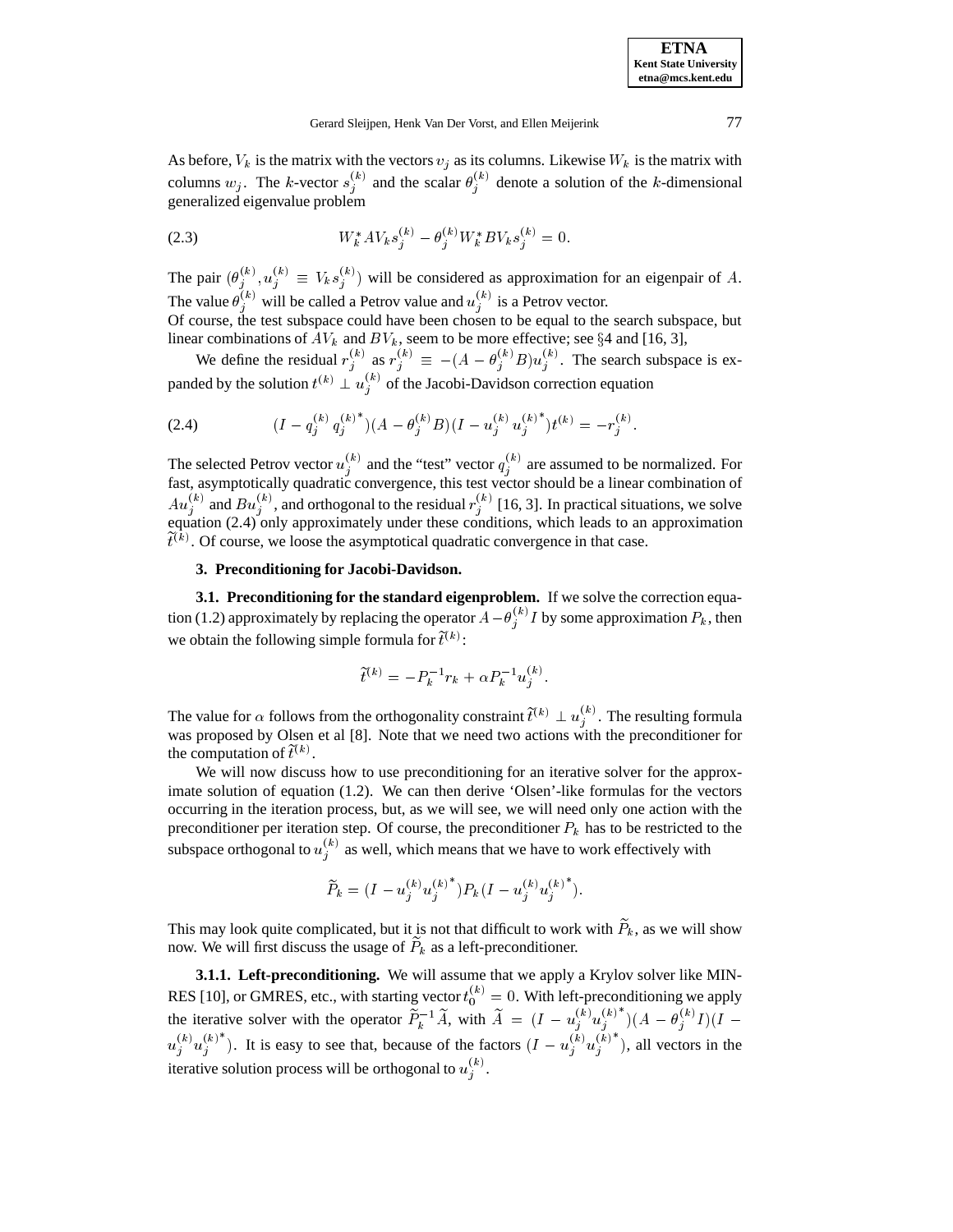In the solution process we will have to compute the vector  $z = P_k^{-1}Ay$ , for vectors y generated in the Krylov solver. This can be done in two stages. Note that  $y \perp u_j^{(k)}$ , which simplifies the computation in the first stage. If we define  $\widetilde{y} \equiv (A - \theta_i^{(k)} I)y$ , then we have that:

$$
\widetilde{A}y = (I - u_j^{(k)} u_j^{(k)^*}) (A - \theta_j^{(k)} I)(I - u_j^{(k)} u_j^{(k)^*})y
$$
  
=  $(I - u_j^{(k)} u_j^{(k)^*}) (A - \theta_j^{(k)} I)y$   
=  $(I - u_j^{(k)} u_j^{(k)^*}) \widetilde{y}.$ 

Then we solve z from  $P_k z = (I - u_i^{(\kappa)} u_i^{(\kappa)}) \widetilde{y}$ , or, expressed in terms of  $P_k$ :

$$
(I - u_j^{(k)} u_j^{(k)^*}) P_k (I - u_j^{(k)} u_j^{(k)^*}) z = (I - u_j^{(k)} u_j^{(k)^*}) \widetilde{y}.
$$

Since z has to be orthogonal to  $u_i^{(k)}$ , it is not difficult to see that the above expression can be <sup>j</sup> rewritten as

$$
(3.1) \t\t\t P_k z = \widetilde{y} - \alpha u_j^{(k)}.
$$

Let  $\bar{y}$  be the solution of  $P_k \bar{y} = \tilde{y}$ , and  $\bar{u}$  the solution of  $P_k \bar{u} = u_i^{(k)}$ . Then it  $j^{(k)}$ . Then it follows from  $(3.1)$  that

$$
(3.2) \t\t\t z = \bar{y} - \alpha \bar{u}.
$$

The orthogonality constraint on z gives the formula for  $\alpha$ :

$$
\alpha = \frac{u_j^{(k)} \bar{y}}{u_j^{(k)} \bar{u}}.
$$

Since  $\bar{u}$  and  $u_j^{(k)}$   $\bar{u}$  have to be computed only once at the start of the iterative solution process for (1.2), we see that each action with the preconditioned operator involves only one matrixvector product, one action with the preconditioner, one inner product, and one vector update. This is quite surprising in view of the four projections that play a role in the formal definitions of the involved operators.

**3.2. Preconditioning for the generalized eigenproblem.** Although the operator in the correction equation (2.4) can be viewed as acting on the subspace  $u_i^{\perp}$ , it is defined on the <sup>j</sup> whole  $n$ -dimensional space. The projection factors take care for the proper action of the operators in the  $(n-1)$ -dimensional subspace. The fact that the image subspace  $q_i^{\perp}$  may <sup>j</sup> differ from the original subspace  $u_j^{\perp}$  raises another problem. Iterative linear solvers of Krylov subspace type require that the operator is defined on its image subspace as well. Krylov subspace methods, as GMRES [12] and Bi-CGSTAB methods [19, 13], subject to appropriate preconditioning, can cope with this difficulty: the preconditioner can be designed to map the image subspace to the original subspace, while the Krylov subspace solver keeps the approximate solutions of the linear system in the original subspace.

A preconditioner for the generalized problem can be implemented in a way similar to the standard eigenproblem  $(\S 3.1)$ .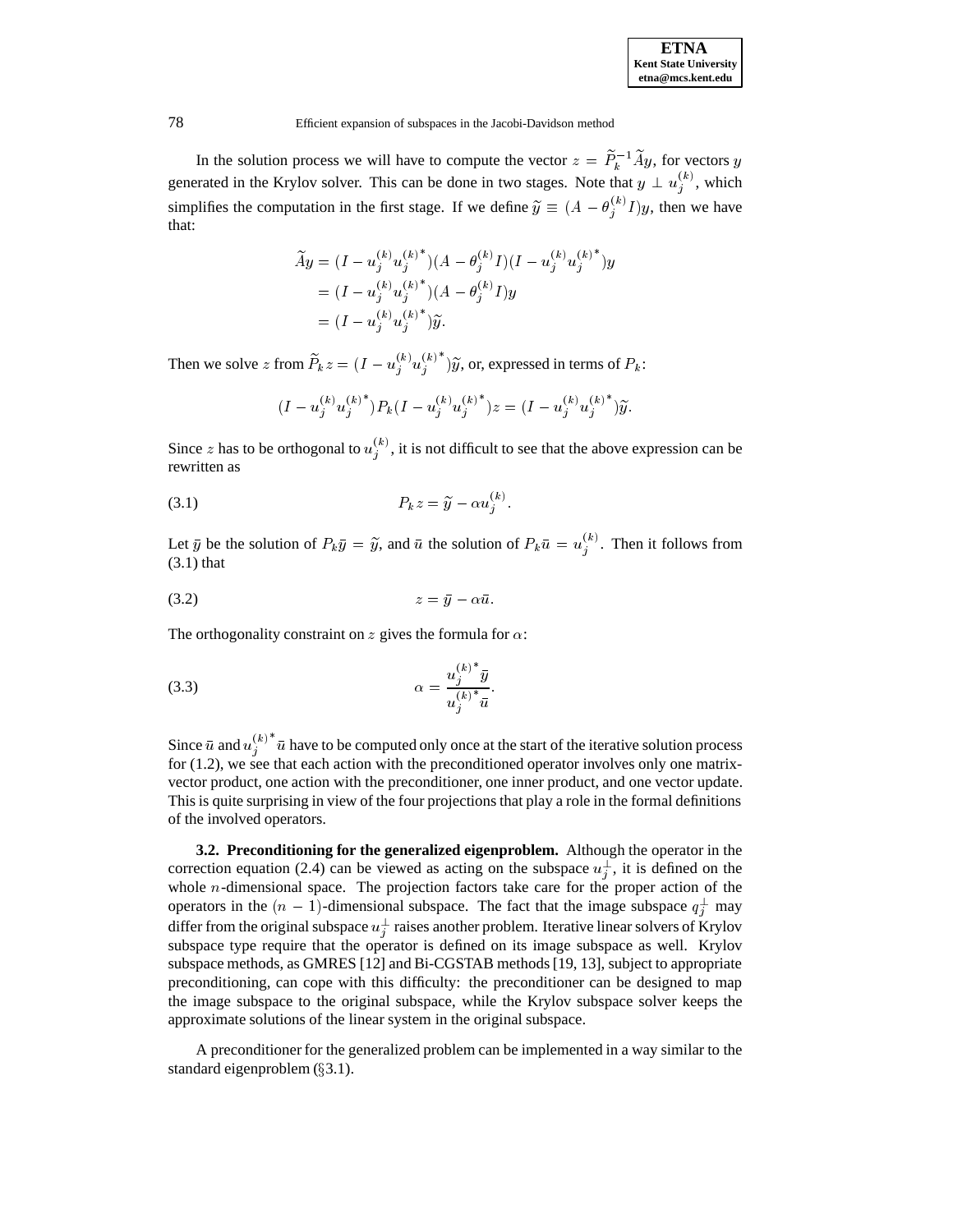Suppose that  $P_k$  is an approximation of  $A - \theta_k B$  that leads to systems  $P_k x = y$  that can be solved efficiently. Since the preconditioner has to be restricted to subspaces of dimension  $n - 1$ , we have to work effectively with (cf. §3.1)

(3.4) 
$$
\tilde{P}_k \equiv (I - q_j^{(k)} q_j^{(k)^*}) P_k (I - u_j^{(k)} u_j^{(k)^*}).
$$

The solution  $z$  of the system

$$
(3.5) \t\t\t z \perp u_j^{(k)}, \t\t \tilde{P}_k z = y,
$$

for  $y \perp q_i^{(k)}$ , can be written as **j** in the set of the set of the set of the set of the set of the set of the set of the set of the set of the set of the set of the set of the set of the set of the set of the set of the set of the set of the set of the se

$$
(3.6) \t\t z = \tilde{y} - \tilde{q} \left( \frac{1}{\mu} u_j^{(k)^*} \tilde{y} \right),
$$

where  $\tilde{y} \equiv P_k^{-1}y$ ,  $\tilde{q} \equiv P_k^{-1}q_i^{(k)}$ , and  $j^{(k)}$ , and  $\mu \equiv u_j^{(k)}$   $\tilde{q}$ . Obviously, the same vector  $\tilde{q}$  and the scalar  $\mu$  can be used for different right-hand side vectors y. Note also that, for an arbitrary vector y, the vector  $z$  computed as in (3.6) satisfies the equation

(3.7) 
$$
z \perp q_j^{(k)}, \qquad \tilde{P}_k z = (I - q_j^{(k)} q_j^{(k)^*}) y.
$$

This observation leads to a simplification in the computations with left-preconditioning within the Krylov solver.

An action of a preconditioned operator in a Krylov method on, say, a vector  $v$ , consists, in the case of left preconditioning, of a multiplication by the projected matrix

(3.8) 
$$
y = (I - q_j^{(k)} q_j^{(k)^*})(A - \theta_j^{(k)} B)(I - u_j^{(k)} u_j^{(k)^*})v,
$$

followed by solving the preconditioning equation (3.5). When v is orthogonal to  $u_j^{(k)}$ , equations (3.7) and (3.8) show that this is equivalent to a multiplication by  $A - \theta_j B$ , the computation of  $y = (A - \theta_i B)v$ , followed by the computation of z as in (3.6). Here, we used that  $(I - q_i^{(k)} q_i^{(k)}) (I - q_i^{(k)} q_i^{(k)}) = (I - q_i^{(k)} q_i^{(k)})$ . Since the result vector z is orthogonal to  $u_i^{(k)}$ , we see that the Krylov subspace for the linear solver and the preconditioned operator can **j** is a set of the set of the set of the set of the set of the set of the set of the set of the set of the set of the set of the set of the set of the set of the set of the set of the set of the set of the set of the set be built with multiplications by the matrix  $A - \theta_i B$  itself (no projections!) and preconditioning steps as in (3.6), provided that the initial guess is orthogonal to  $u_j^{(k)}$ . The preconditioning step (3.6) can be coded as a standard preconditioning "solve  $P_k\tilde{y} = y$ ", followed by a skew projection " $z = (I - \tilde{q}\frac{1}{\mu}u_j^{(k)})\tilde{y}$ ". 

Note that the choice  $P_k = I$  provides on operator that maps the image subspace of the operator in (2.4) back to the original subspace and this is necessary if one has no other preconditioner available for an iterative solution process.

**3.2.1. Right preconditioning.** In practice, it may be inefficient to solve the correction equation accurately. Often a moderate accuracy already leads to efficient performance of the Jacobi-Davidson method. If the solution of the correction equation is more accurate, then it may be expected to form a better expansion vector for the search subspace and to lead to accurate eigenvector approximations for smaller  $k$ . It is usually unknown what degree of accuracy leads to the most efficient overall performance.

The Jacobi-Davidson method can be viewed as an accelerated inexact Newton method (see [15]). For inexact Newton methods there are some guidelines in the literature (cf., e.g.,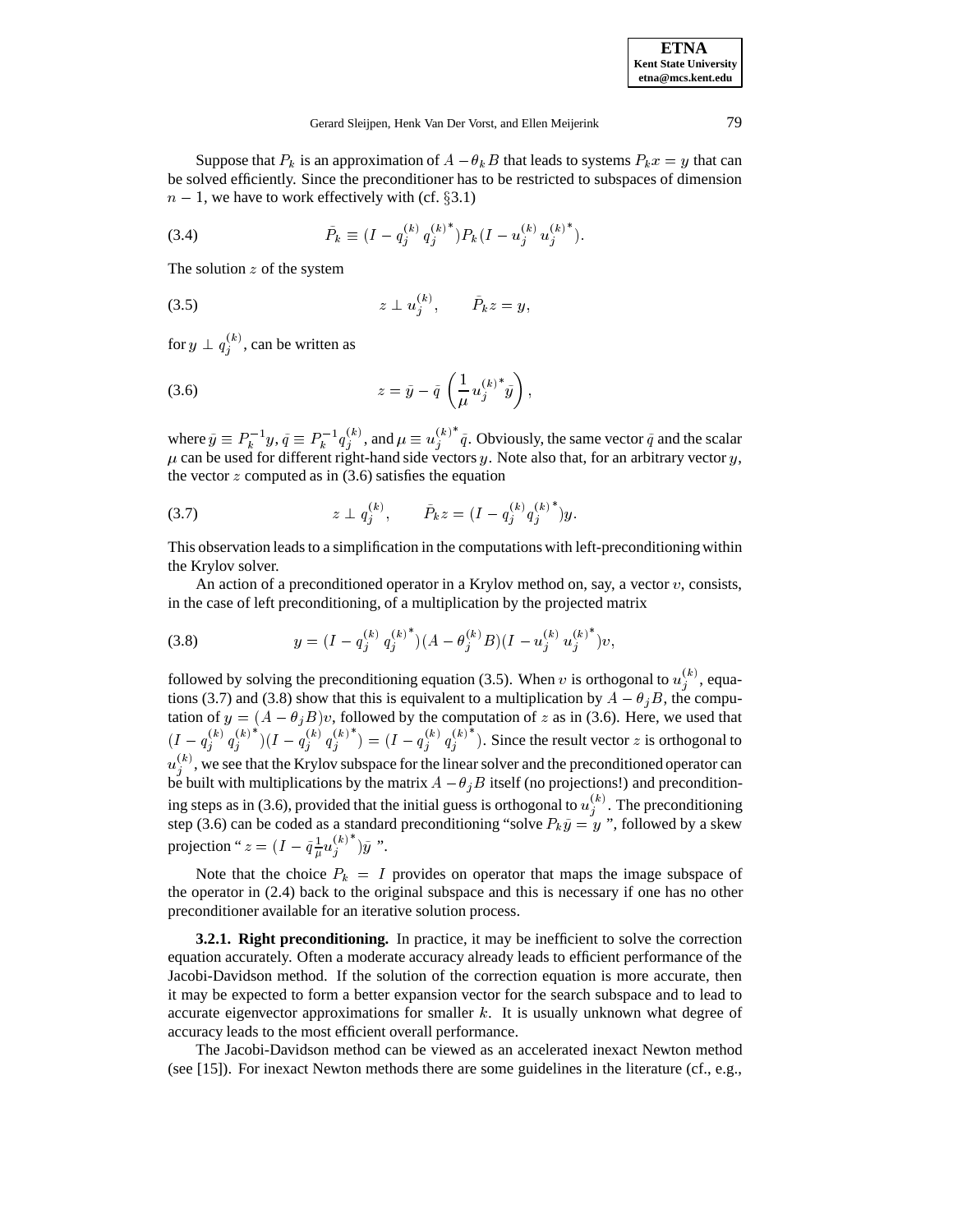[2]) for effective reduction factors for the residuals in the Newton steps. The suggestion to solve the Jacobian system  $DF(x_k)h = r_k$  in step k of the Newton method with a residual reduction by a factor  $2^{-k}$  (that is,  $||r_k - DF(x_k)h||_2/||r_k||_2 \leq 2^{-k}, x_{k+1} = x_k + h$ ) seems to work well also for the Jacobi-Davidson method  $[3]$ <sup>1</sup> Since residuals for a a right preconditioned system are also residuals for the unpreconditioned system, the right preconditioning seems to be more suitable for the " $2^{-k}$ -criterion".

If  $\tilde{t}$  solves

(3.9) 
$$
(A - \theta B)\tilde{P}_k^{\dagger} \tilde{t} = -r_k, \text{ where } \tilde{P}_k^{\dagger} \equiv \left(I - \tilde{q}\frac{1}{\mu} {u_j^{(k)}}^* \right) P_k^{-1}
$$

(cf. (3.7) and (3.6)), then orthogonality of  $r_k$  with respect to  $q_i^{(k)}$  impli  $j^{(k)}$  implies that  $t = P_k^{\dagger} i$  solves (2.4). Also in this case of right preconditioning, the preconditioned operator can be written as the product of a standard preconditioning step, a skew projection, and a multiplication by the matrix  $A - \theta_j B$ . However, since the image of the operator in (3.9) needs not to be orthogonal to  $q_j^{(k)}$ , (3.9) may be inconsistent. Therefore, an iterative solution of (2.4) with right instead of left preconditioning requires an additional post projection with  $I - q_i^{(k)} q_i^{(k)}$  in each step of the iterative method.

**3.2.2. Preconditioning for a deflated eigenproblem.** If more than one eigenvector is wanted, then the target can be re-selected after detection of an eigenpair. Especially when nearby eigenvalues are computed, deflation with the detected eigenvectors is recommended, since this improves the performance of the method considerably [3]. For stability and efficiency reasons, eigenpairs for (2.1) are computed via partial Schur decompositions. Deflation is also based on these decompositions.

A *partial Schur decomposition for the pencil* A*,* B is of the form

$$
(3.10) \t\t AQ_{\ell} = Z_{\ell}S, \t BQ_{\ell} = Z_{\ell}T,
$$

with  $Q_\ell$  and  $Z_\ell$  orthonormal n by  $\ell$  matrices and S and T upper triangular  $\ell$  by  $\ell$  matrices. Eigenpairs for the  $\ell$ -dimensional generalized eigenproblem  $Sy - \lambda Ty = 0$  yield eigenpairs for the original *n*-dimensional eigenproblem  $(2.1)$ .

Suppose that a partial Schur decomposition (3.10) for a value of  $\ell$  has been computed already. Then the next Schur pair  $u, q$  satisfies

$$
(3.11) \t A [Q_{\ell} u] = [Z_{\ell} q] \begin{bmatrix} S & a \\ 0 & \theta_s \end{bmatrix}, \t B [Q_{\ell} u] = [Z_{\ell} q] \begin{bmatrix} T & b \\ 0 & \theta_c \end{bmatrix},
$$

and (see [3])  $u$  is precisely the solution of

$$
(3.12) \quad u \perp Q_{\ell}, \quad \theta_c (I - Z_{\ell} Z_{\ell}^*) A (I - Q_{\ell} Q_{\ell}^*) u - \theta_s (I - Z_{\ell} Z_{\ell}^*) B (I - Q_{\ell} Q_{\ell}^*) u = 0.
$$

In other words,  $(\theta_s/\theta_c, u)$  is an eigenpair of the deflated system.

The Jacobi-Davidson method can be applied to solve (3.12). If  $(\theta_i^{(k)}, u_i^{(k)})$  $\left(u_j^{(k)}, u_j^{(k)}\right)$ , with  $u_j^{(k)} \perp$  $Q_\ell$  and  $u_j^{(k)} \perp V_k$ , is an approximate eigenpair for (3.12), then, for some appropriate  $q_j^{(k)} \perp$ Z, the correction equation for (3.12) reads as

$$
(3.13) \quad (I - [Z_{\ell}, q_j^{(k)}] [Z_{\ell}, q_j^{(k)}]^*) (A - \theta_j^{(k)} B)(I - [Q_{\ell}, u_j^{(k)}] [Q_{\ell}, u_j^{(k)}]^*) t = -r_k,
$$

<sup>&</sup>lt;sup>1</sup>This was also mentioned by A. Stathopoulos (personal communication).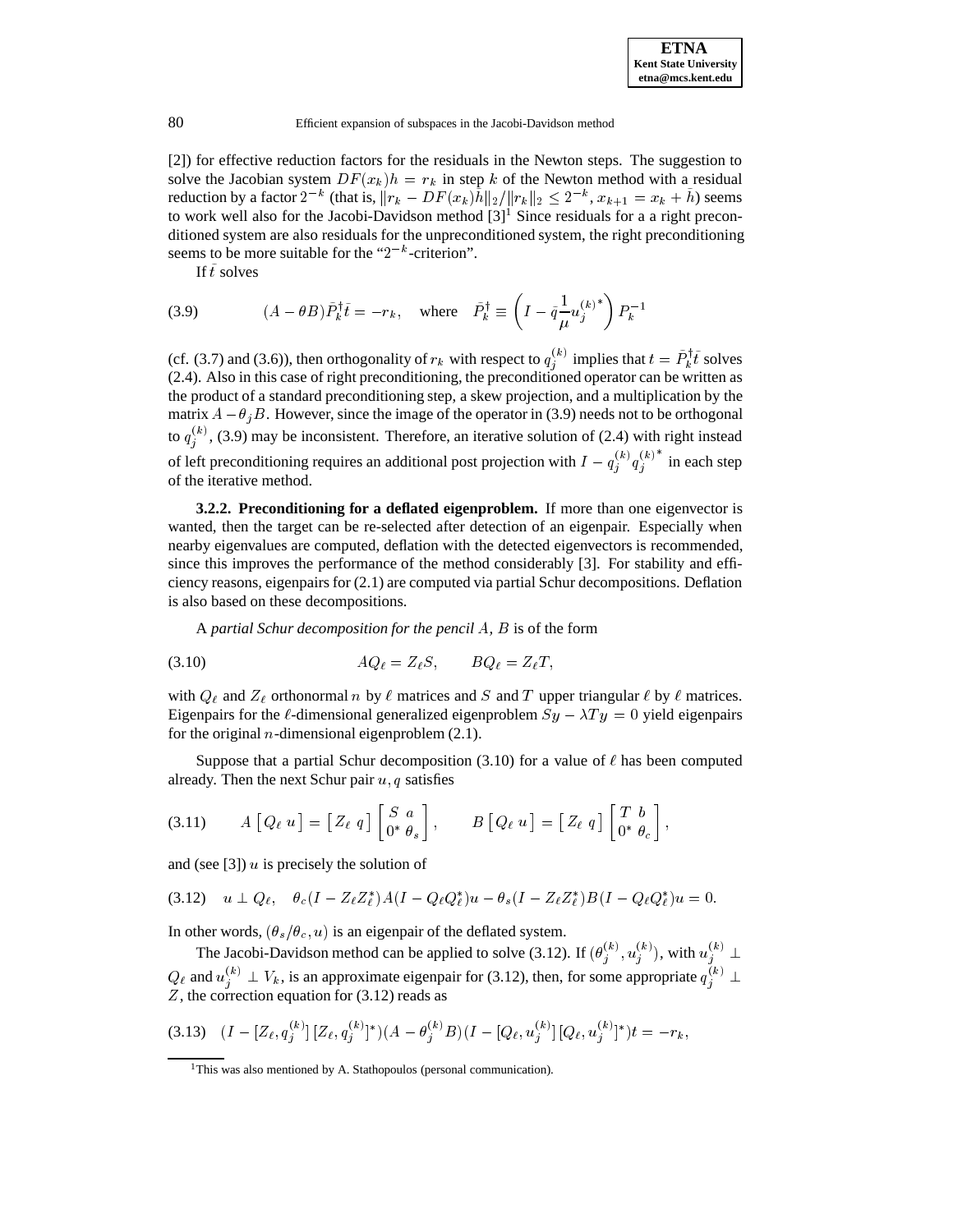where  $r_k$  is the residual for the deflated system,

$$
(3.14) \t-r_k \equiv -(I - Z_{\ell} Z_{\ell}^*)(A - \theta_j^{(k)} B)(I - Q_{\ell} Q_{\ell}^*) u_j^{(k)},
$$

and  $t \perp [Q_\ell, u_j (k)]$  is the wanted expansion vector for the search subspace  $V_k$ .

The correction equation (3.13) can be obtained directly from correction equation (2.4), simply by replacing  $q_i^{(k)}$  with  $[Z_\ell, q_i^{(k)}]$  and  $u_i^{(k)}$  with  $[Q_\ell, u_i^{(k)}]$ . Incorporating a preconditioner for the deflated equation can be done in a similar way: if  $P_k$  is a preconditioner for  $A - \theta_i^{(k)}B$ , then the approaches in the preceding subsections 3.2 and 3.2.1, with  $q_i^{(k)}$  replaced with  $[Z_\ell, q_j^{(k)}]$  and  $u_j^{(k)}$  with  $[Q_\ell, u_j^{(k)}]$ , give a correct way of handling of the projected preconditioner for (3.13). Then  $\mu$  transforms into the  $\ell + 1$  by  $\ell + 1$  matrix

$$
[Q_{\ell}, u_j^{(k)}]P_k^{-1}[Z_{\ell}, q_j^{(k)}] = \begin{bmatrix} Q_{\ell}^* P_k^{-1} Z_{\ell} & Q_{\ell}^* \tilde{q} \\ u_j^{(k)*} P_k^{-1} Z_{\ell} & u_j^{(k)*} \tilde{q} \end{bmatrix}, \text{ with } \tilde{q} \equiv P_k^{-1} q_j^{(k)}
$$

and  $\frac{1}{u}$  should be interpreted as matrix inversion.

**4. The selection of approximate eigenpairs.** The pair  $(\theta, u \equiv V_k s)$  may be considered as the best approximate eigenpair in the search subspace if it solves the minimization problem

$$
\min_{\theta, u} \{ ||Au - \theta Bu|| \mid u = V_k s, ||u||_2 = 1 \}.
$$

However, solving this problem is computationally more expensive than solving the Petrov-Galerkin system (2.3), and there may be Petrov-Galerkin solutions that are of comparable quality if the test subspace is appropriately chosen.

First, in  $\S 4.1$ , we will argue that test subspaces for so-called harmonic-Petrov values are appropriate and then, in  $\S 4.2$ , we will discuss an approach for finding the best approximate eigenvectors among the set of  $k$  Petrov vectors.

**4.1. Harmonic Ritz values for standard eigenproblems.** In order to simplify our discussions, we will assume that A is normal and  $B = I$  (a standard eigenproblem). Then, there is an orthonormal basis of eigenvectors.

For a Ritz pair  $(\theta, u \equiv V_k s)$ , the search subspace is also the test space and  $(\theta, u)$  satisfies  $Au - \theta u \perp V_k$ . Hence  $\theta = (Au, u)/(u, u)$ , from which it can be deduced that  $\theta$  is a convex combination  $\sum_i \gamma_i \lambda_i$  of the eigenvalues  $\lambda_i$ . If  $\theta$  is close to an extremal eigenvalue  $\lambda_{i_0}$  then this eigenvalue will give a major contribution to  $\theta$ , that is,  $\gamma_i \ll \gamma_{i_0}$  ( $i \neq i_0$ ) and, consequently, the Ritz vector  $u$  will have a small angle with the eigenvector associated with  $\lambda_{i_0}$ :  $\gamma_{i_0}$  is the square of the cosine of this angle. If we are interested in this eigenvector, then we can safely select this Ritz pair for the Jacobi-Davidson correction equation. If  $\theta$  is close to an interior eigenvalue  $\lambda_{i_0}$  then  $\gamma_{i_0}$  can very well be negligible:  $\theta$  may be a combination of, for instance, eigenvalues far to the left and far to the right of  $\theta$ .

*Conclusion*: if we are interested in extremal eigenvalues, say the one with smallest real part, then the Ritz pair, with Ritz value of smallest real part, forms a safe choice, at least for the Jacobi-Davidson correction equation, when we have some degree of convergence. For interior eigenvalues, the approach with Ritz pairs may fail.

Suppose that we are interested in eigenvalues close to some target value  $\tau$  in the interior of the spectrum of A. Since  $(A - \tau I)^{-1}x = x/\delta$  implies  $Ax = (\tau + \delta)x$ , we see that eigenvalues close to  $\tau$  correspond to large, extremal, eigenvalues of  $(A - \tau I)^{-1}$ . Therefore, it is tempting to use the Ritz approach for  $(A - \tau I)^{-1}$ . With a test space of the form  $(A - \tau I)V_k$ ,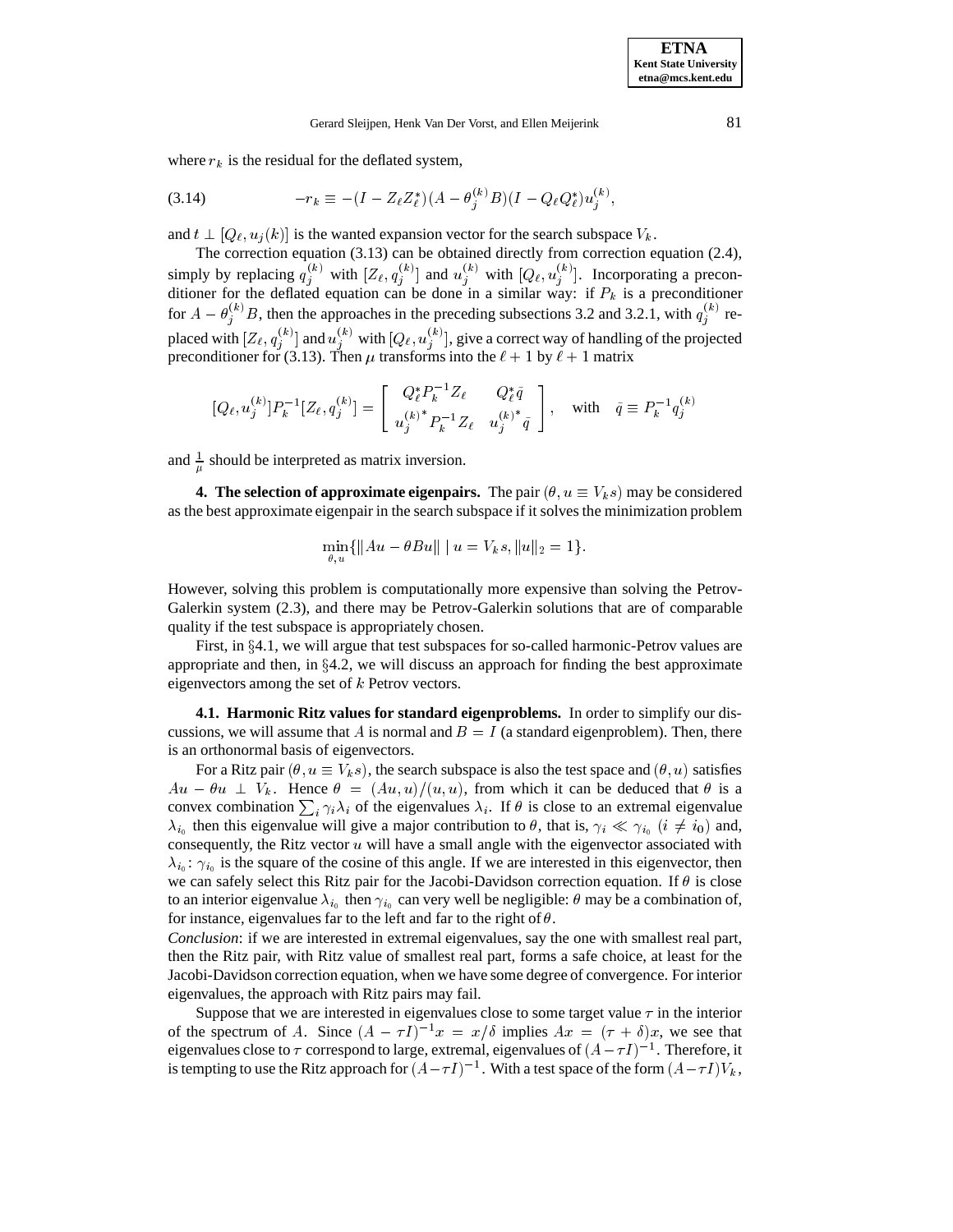

FIG. 4.1. *The figures show the set of eigenvalues (the*  $\cdot$ *'s) of a normal matrix* A (*top figure*)*, and of*  $(A - \tau I)^{-1}$ (*bottom figure*). The diamond  $(\diamond)$  is the target value  $\tau$ ; the dotted circle  $(\circ)$  is the target eigenvalue, that is the *eigenvalue closest to*  $\tau$  *in the upper figure, the absolute largest eigenvalue in the bottom figure. The asterisk*  $(*)$  *is the* (*harmonic*) *Ritz value.*

the matrix inversion can be avoided. If we write  $y \equiv (A - \tau I)V_k s$  then

$$
V_k s - \frac{1}{\delta} (A - \tau I) V_k s = (A - \tau I)^{-1} y - \frac{1}{\delta} y
$$
  
 
$$
\perp (A - \tau I) V_k,
$$

or, equivalently, with  $u \equiv V_k s$ :

$$
Au - (\tau + \delta)u \perp W_k \equiv (A - \tau I)V_k.
$$

The Ritz approach for  $(A - \tau I)^{-1}$  corresponds to the so-called *harmonic Ritz* space approach for A, where  $V_k$  spans the search subspace and  $W_k = (A - \tau I)V_k$  spans the test subspace. The pair  $(\theta \equiv \tau + \delta, u)$  is a harmonic Ritz pair for  $A - \tau I$  with respect to  $V_k$  [9]. Since multiplication by  $A - \tau I$  diminishes the eigenvector component which is of interest in u, u is taken as eigenvector approximation, rather than  $y = (A - \tau I)u$ . Arguments for preferring harmonic Ritz values for interior eigenvalues can be found in, e.g., [7, 14].

Apparently, misselection can be avoided, at least asymptotically, if we use harmonic Ritz pairs in the Jacobi-Davidson correction equation for the computation of interior eigenvalues. But in the non-Hermitian case, the harmonic Ritz value can be attractive also for extremal eigenvalues. If, for a small positive  $\epsilon$ , A has eigenvalues, say,  $\lambda_1 = \epsilon$ ,  $\lambda_{2,3} = \pm i + 2\epsilon$  and all other eigenvalues have real part much larger than  $\epsilon$ , then a Ritz value  $\theta = 2\epsilon$  may be a combination of  $\lambda_2$  and  $\lambda_3$  with zero  $\lambda_1$ -component (see the top figure in Fig. 4.1). On the other hand, since a harmonic Ritz value  $2\epsilon$  for A corresponds to a Ritz value  $\frac{1}{2\epsilon}$  for  $A^{-1}$ , and since the eigenvalues  $\frac{1}{\lambda_2}$  and  $\frac{1}{\lambda_3}$  of  $A^{-1}$  are still close to the imaginary axis, the Ritz vector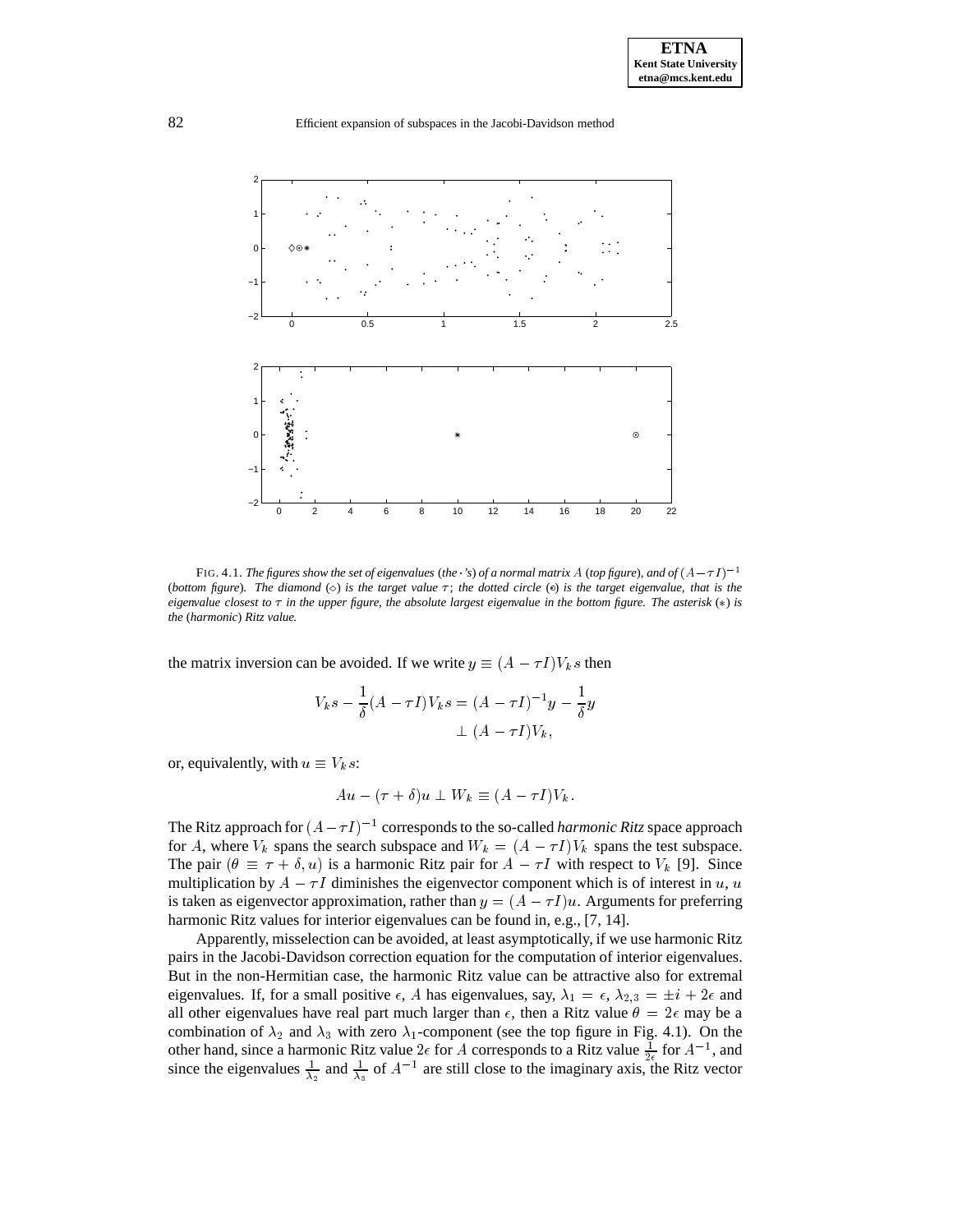**ETNA Kent State University etna@mcs.kent.edu**

## Gerard Sleijpen, Henk Van Der Vorst, and Ellen Meijerink 83



FIG. 4.2. *The effect of testing with harmonic Ritz values when*  $(\tau, u)$  *approximates an eigenpair*  $(\lambda_{i_0}, x_{i_0})$ *moderately well. The residual*  $r = Au - \theta u$  *is orthogonal with respect to the test subspace spanned by*  $Au - \tau u$ *. Note that*  $|\lambda_{i_0} - \tau| \ll |\lambda_{i_0} - \theta|$ .

associated with  $\frac{1}{2\epsilon}$  will have a large component in the eigenvector direction of the eigenvalue  $\frac{1}{2}$  (see the bottom figure in Fig. 4.1).

 $11.11$ 

**4.2. Locally minimal residuals.** In this subsection, we will consider again the standard normal eigenproblem.

In the discussion in  $\S 4.1$ , we considered approximate eigenvalues that are already close to some target eigenvalue. In the non-asymptotic case, extremal Ritz values are not necessarily the best candidates for approximating extremal eigenvalues. If, for instance, A is symmetric with eigenvalues  $\lambda_i$  in increasing order, and the smallest Ritz value  $\theta_1$  is larger than  $\lambda_2$ , then  $\theta_1$  may be a combination of mainly  $\lambda_2$  and  $\lambda_3$  with almost zero  $\lambda_1$ -component, while  $\theta_2$  may have a very significant  $\lambda_1$ -component (and a smaller  $\lambda_n$ -component). Since harmonic Ritz values close to a target  $\tau$  correspond to extremal Ritz values for the inverse of  $A - \tau I$ , a similar observation also holds for harmonic Ritz values with respect to interior eigenvalues close to  $\tau$ .

It would be ideal to have a moderately accurate initial guess for the initial search space; a  $\tau$  that is moderately close to some  $\lambda_{i_0}$ , while the eigenvector  $x_{i_0}$  associated with  $\lambda_{i_0}$ plus some other eigenvectors with nearby eigenvalues are moderately close to the subspace spanned by  $V_{\ell}$ , with, say, angles less than  $10^{\circ}$ . Such an ideal situation is likely to occur after restarts (provided that the target is updated) and when, after detection of an eigenpair, deflation is applied for the computation for a next nearby eigenpair: in the preceding steps the search subspace will have gathered already components in the direction of the desired eigenvector. However, it is precisely this situation were, when using harmonic Ritz values, the confusion as sketched in the previous paragraph occurs. For a harmonic Ritz pair  $(\theta, u \equiv V_\ell s)$ we have that  $Au - \theta u \perp Au - \tau u$ . If u is directionally close to  $x_{i_0}$  and  $\lambda_{i_0}$  is close to  $\tau$ , then  $\theta$  is far from  $\tau$  (see Fig. 4.2). If u is directionally close to an eigenvector with eigenvalue not close to  $\tau$ , then  $\theta$  will approximate that eigenvalue well: either the angle between the harmonic Ritz vector and the target eigenvector is large or the harmonic Ritz value is far from the target eigenvalue. It can be shown that there is a harmonic Ritz vector, in this almost converged situation, that is directionally close to the desired eigenvector. The question is how to detect that harmonic Ritz vector and how to avoid working with the associated harmonic Ritz value, which seems to be inappropriate.

#### *Efficient detection of the appropriate harmonic Ritz vector*

If we have a good approximate eigenvector  $u_{old}$  from, for instance, a previous Jacobi-Davidson step, then we propose to scan all harmonic Ritz vectors by computing the angle with this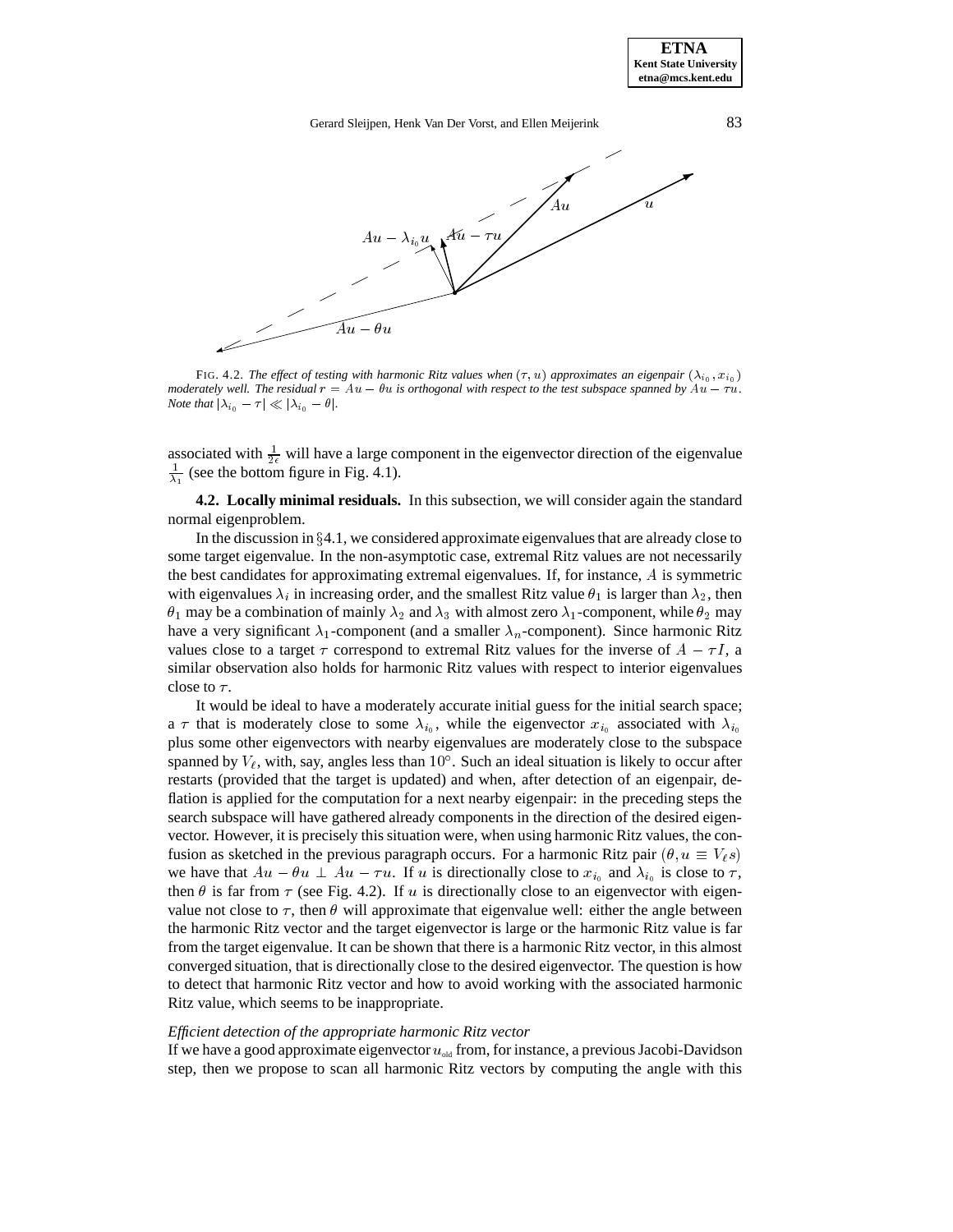approximate eigenvector. If the angle with a harmonic Ritz vector is less than, say,  $45^{\circ}$ then we may select that harmonic Ritz vector and stop further scanning. Since the harmonic Ritz vectors converge to an orthogonal system, we may expect correct selection already after moderate convergence. In practice, the search matrix  $V_\ell$  has orthonormal columns which facilitates efficient computation of the angles, since, if  $u_{old} = V_{\ell-1} s_{old}$  and  $u = V_{\ell} s$  then  $(u_{old}, u)=(s_{old}, \tilde{s})$ , where  $\tilde{s}$  is the vector composed from the first  $\ell - 1$  components of s. If a QZ-factorization of the interaction matrices  $W^*_{\ell} A V_{\ell}$  and  $W^*_{\ell} V_{\ell}$  is used for computing the  $\ell$ -dimensional vectors s, then some additional savings are possible by exploiting the structure of the triangular matrices in the factorization.

#### *Using locally minimal residuals*

Now, suppose we have detected a harmonic Ritz vector, say  $u_{hR}$ , that is moderately close to  $x_{i_0}$ , and suppose that the associated harmonic Ritz value  $\theta_{hR}$  is far from  $\lambda_{i_0}$ . Then  $||Au_{hR} \|\theta_{hR}u_{hR}\|_2$  is large (in comparison with  $\|Au_{hR} - \tau u_{hR}\|_2$ ). To find a better residual and a better approximate eigenvalue, we can simply take the value  $\theta = \theta_{\text{locR}}$  for which  $||Au_{\text{in}} - \theta u_{\text{in}}||_2$ is minimal. This is precisely the Rayleigh quotient  $(Au_{hR}, u_{hR})/(u_{hR}, u_{hR})$ , which is a Ritz value with respect to the 1-dimensional space generated by  $u_{hR}$ . Note that the associated residual  $r_{\text{lock}} = (A - \theta_{\text{lock}} I)u_{\text{nk}}$ , the *locally minimal residual*, is orthogonal to  $u_{\text{nk}}$ . As for the Ritz approach, this mixed approach with harmonic Ritz vectors and local Ritz values leads to cubic convergence for standard normal eigenproblems, if the search subspace is expanded with exact solutions of the associated Jacobi-Davidson correction equation

$$
(4.1) \t t \perp u_{\text{hR}}, \t (I - u_{\text{hR}} u_{\text{hR}}^*)(A - \theta_{\text{locR}} I)(I - u_{\text{hR}} u_{\text{hR}}^*)t = -r_{\text{locR}}.
$$

#### *Summary*

The approach with harmonic Ritz values avoids misselection when we have near convergence; selecting the approximate eigenvector from the set of harmonic Ritz vectors by inspection of the angles with the approximate eigenvector from the preceding step avoids a poor selection of  $(\theta_j, u_j^{(k)})$  in case of moderate convergence and does not lead to a significant increase in the computational costs per step; for a selected approximate eigenvector, the norm of the residual can be minimized by selecting a suitable approximate  $\theta_i$ , which avoids irregular convergence.

**4.3. Harmonic Petrov values for generalized eigenproblems.** The approaches sketched in §§4.1 and 4.2 can be generalized for  $Ax = \lambda Bx$ . Although, for this type of problem, a theoretical justification can generally not be given, the approach appears to be practical. We will sketch its main ingredients.

Suppose we are interested in eigenvalues near a target  $\tau$ . Then *harmonic Petrov pairs* [3]  $(\theta, u = V_k s)$  are formed from the solutions of the k-dimensional eigenproblem (2.3), with  $W_k \equiv (A - \tau B)V_k$  (or with  $W_k$  an orthonormal matrix over  $(A - \tau B)V_k$ ). Again, harmonic Petrov values closest to the target  $\tau$  can be related to extremal Ritz values of a matrix involving the inverse of  $A - \tau B$ . However, in general the matrices involved are nonnormal and then the Ritz values can not be expressed as a convex combination of appropriate eigenvalues. It cannot be proved that a Ritz vector is directionally close to an eigenvector if the associated eigenvalue is extremal and close to a Ritz value. Nevertheless the approach with harmonic Petrov vectors appears to work well.

As before, inspection of the angles, between the selected approximate eigenvector of Jacobi-Davidson step j versus the harmonic Petrov vectors of step  $j + 1$ , can help to avoid misselection in case of moderate convergence (and accurate target  $\tau$ ).

Minimizing the residual norm  $||Au_{hR} - \theta Bu_{hR}||_2$ , with  $||u_{hR}||_2 = 1$ , can introduce instabilities if  $\|Bu_{nR}\|_2$  is small relative to  $\|B\|_2$ , while  $\|Au_{nR}\|_2$  is relatively not small: then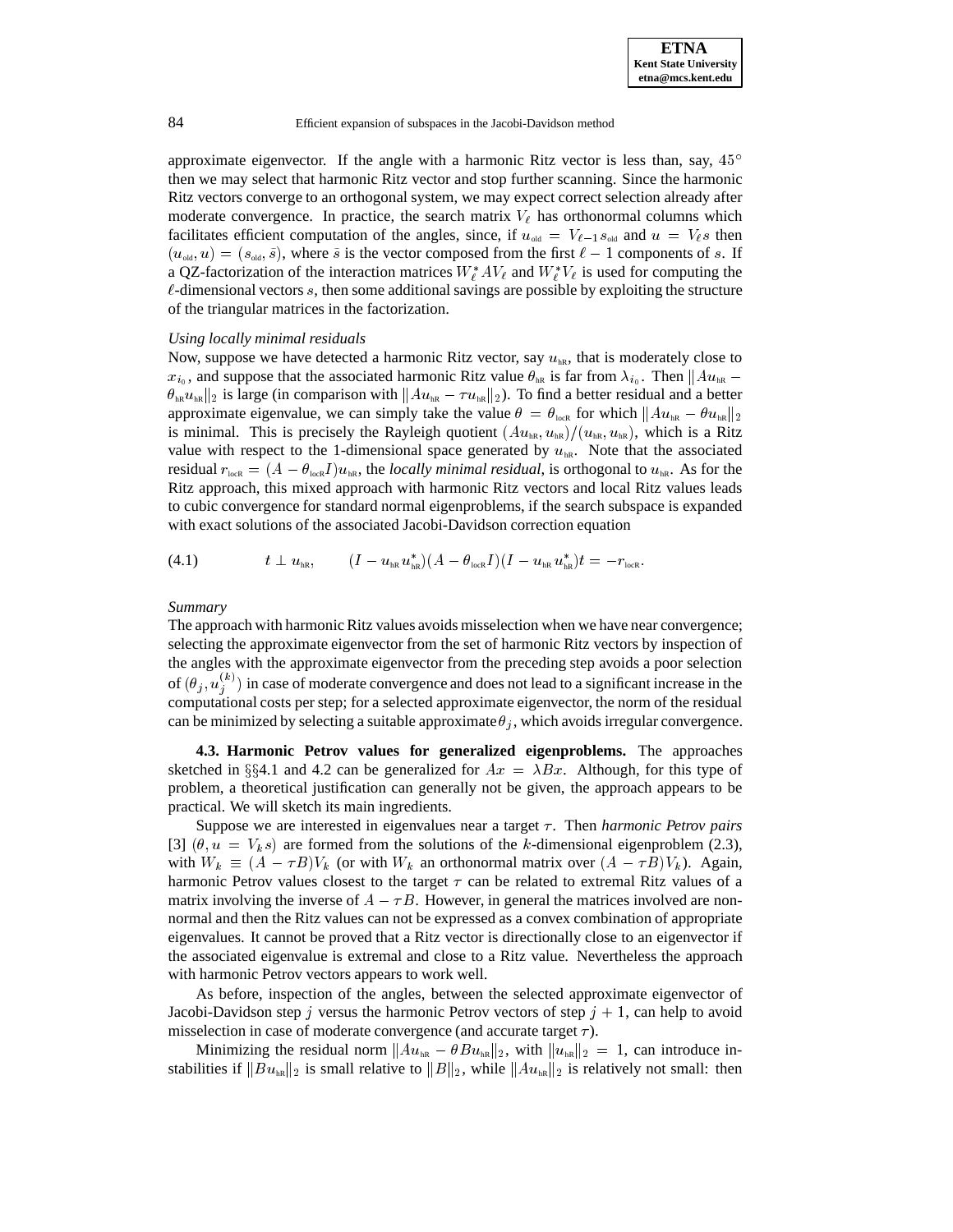**ETNA Kent State University etna@mcs.kent.edu**

Gerard Sleijpen, Henk Van Der Vorst, and Ellen Meijerink 85

the computed  $Bu<sub>hR</sub>$  may be affected significantly by rounding errors, in contrast to the computed  $Au_{\text{nk}}$ . For this reason eigenvalues and approximate eigenvalues are "balanced" over both components [11]: the residual norm  $\|\theta_c Au_{hR} - \theta_sBu_{hR}\|_2$  is minimized over all complex pairs  $(\theta_c, \theta_s)$ , with  $\theta_c \in [0, 1]$  and  $\theta_c^2 + |\theta_s|^2 = 1$ . Then the locally minimizing residual  $r_{\text{lock}} = \theta_{c,\text{lock}} A u_{\text{hR}} - \theta_{s,\text{lock}} B u_{\text{hR}}$  is proportional to the smallest singular vector of the system  $E \equiv [Au_{\text{hR}},Bu_{\text{hR}}]$ . To be more precise,  $r_{\text{loCR}} = \sigma_1 p_1$ , where  $E[b_1, b_2] = [p_1, p_2] \text{diag}(\sigma_1, \sigma_2)$ is the singular value decomposition of E with  $\sigma_1 \leq \sigma_2$ , and  $b_1 = (\theta_{c,\text{lock}}, -\theta_{s,\text{lock}})^*$ . The largest singular vector  $p_2$  is orthogonal to  $r_{\text{lock}}$  and is a linear combination of  $Au_{\text{hR}}$  and  $Bu_{\text{hR}}$ . The correction equation, as in (2.4) with  $q_i^{(k)}$  repla  $j_i^{(k)}$  replaced by  $p_2$  and  $r_k$  by  $r_{\text{lock}}$ , leads to good expansion vectors  $\tilde{t}$  for the search subspace  $V_k$ , and, with  $A\tilde{t} - \tau B\tilde{t}$ , to suitable expansion vectors for the test subspace  $W_k$ .

**5. Some ideas for preconditioners.** Unless A has some very special structure so that (the major part of) <sup>A</sup> can be inverted efficiently, we have to consider some kind of preconditioning, for instance a preconditioner based on incomplete LU decompositions. A major problem is that we would like to have an efficient preconditioner for the operator  $(I - u_i^{(k)} u_j^{(k)}) (A - \theta_i^{(k)} I)(I - u_i^{(k)} u_j^{(k)})$ , but since this operator is represented by a dense matrix, we focus on preconditioners K for  $A - \theta I$  and we use the projected preconditioner

$$
(I - u_j^{(k)} {u_j^{(k)}}^*) K (I - u_j^{(k)} {u_j^{(k)}}^*) .
$$

Note that this does not necessarily lead to a good preconditioner, because we approximate before we project. The projected preconditioner should behave like the projected  $A - \theta I$ for eigenvectors associated with eigenvalues close to  $\theta$ . In general this is a difficult goal to achieve with incomplete decompositions, especially if  $\theta$  approximates some interior eigenvalue. This is a fundamental complication. In general it is difficult, for given  $A$ , to identify a successful preconditioner, but for eigenproblems the situation is even more complicated because we also have the shift  $\theta$ , which varies with the eigenvalue that we are looking for. A preconditioning technique that leads to efficient preconditioners for given  $A$  for some values of  $\theta$  may be impractical for the same A with a different set of  $\theta$ 's. In particular, for values of  $\theta$  located in the interior of the spectrum of A, the matrix  $A - \theta I$  will be highly indefinite. There is no guarantee that a standard incomplete decomposition will lead to errors that do not affect the eigenvectors of the preconditioner for eigenvalues close to the wanted one. In our experience we found that one has to admit a great deal of fill-in in order to get efficient preconditioning matrices for interior eigenvalues, sometimes so much that we could have used a full decomposition at virtually the same costs.

Sometimes the situation is more favourable. For the discretized Poisson operator A, it has been shown that an incomplete decomposition  $K$  has almost the same eigenvectors as  $A$ for a few of the smallest eigenvalues. This has been used as an argument to explain the effectiveness of ILU-preconditioning [18, 17]. If such a preconditioner is used for values of  $\theta$  close to zero, then the ILU-process will yield a preconditioner that is also effective for a number of nearby small eigenvalues. This helps to explain the success of ILU preconditioning in the Jacobi-Davidson method for computing a number of the smallest eigenvalues of discretized elliptic operators and other eigenproblems that stem from discretized pde's. A procedure that has been reported to work well is to construct an incomplete LU-decomposition, for the initial target value, only once and to use this for various values of  $\theta$ , even for different eigenvalues in combination with deflation [3]. In [3] it has been argued that deflation may help to improve the effectiveness of a given fixed preconditioner, since possible large errors in the incomplete decomposition in critical eigenvector directions may be removed by the deflation process. In  $[3, §4.7]$  an example is given where the usage of a fixed but deflated preconditioner is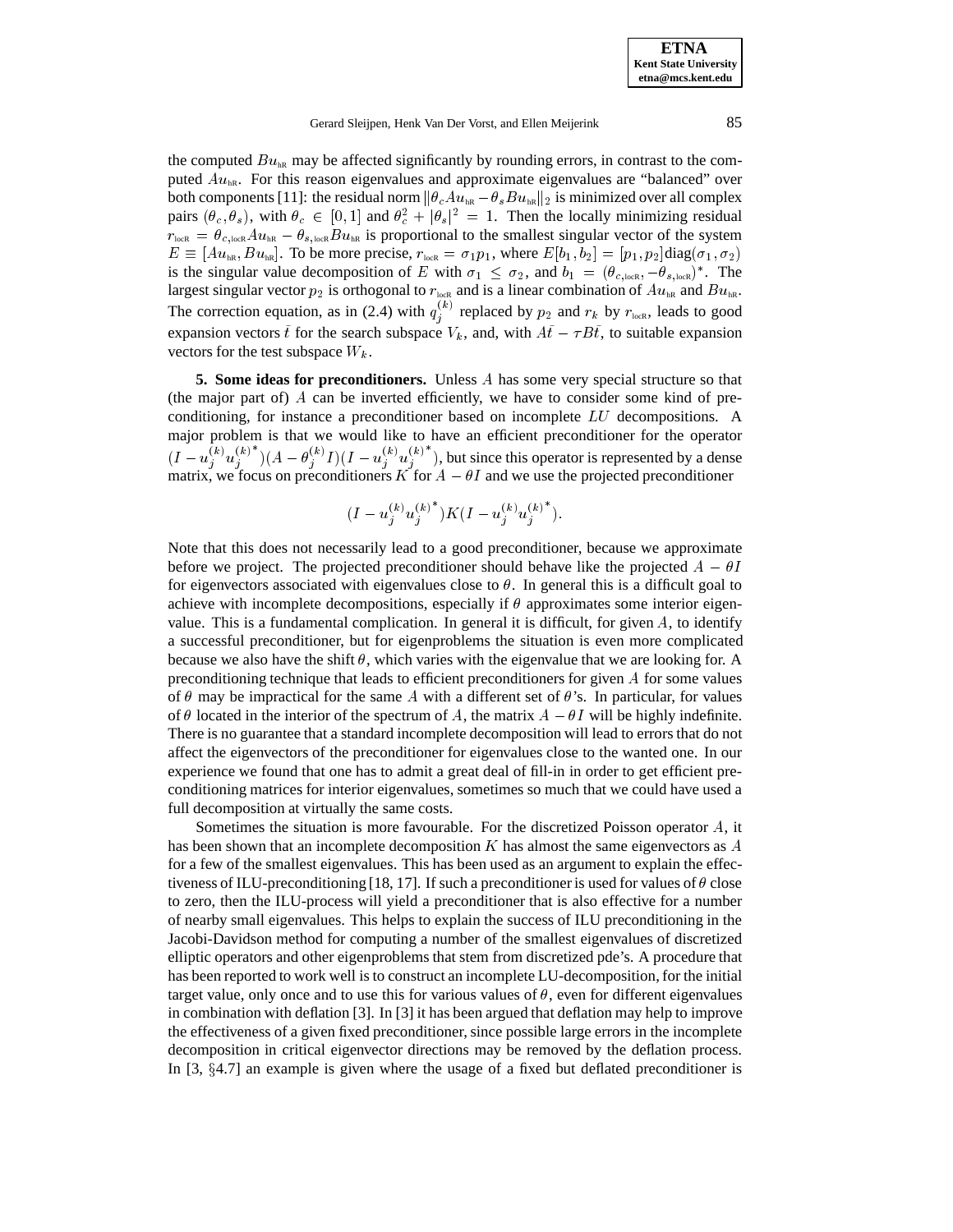**ETNA Kent State University etna@mcs.kent.edu**

still very efficient for the twentieth eigenvalue (when ordered algebraically), notwithstanding the increased costs per iteration involved with deflation against the previously determined <sup>19</sup> eigenvectors.

It is well-known that MILU [5] often leads to a significant reduction in iteration steps when used as a preconditioner for Krylov subspace iteration methods for the solution of discretized PDE's with a relatively smooth solution. For an incomplete decomposition of the 5-point discretized Poisson operator, over a rectangular grid, the diagonal elements of a MILU decomposition are typically smaller than those for standard ILU. Consequently, the off-diagonal decomposition errors with MILU are larger, but their effect is compensated by corrections to the diagonal. When we try to compute, with Jacobi-Davidson, the smallest eigenvalue of the Poisson matrix A, with corresponding smooth eigenvector, then MILU will still work well as a preconditioner for the correction equation as long as the involved  $\theta$ 's are small as well. If  $\theta$  is located more in the interior of A's spectrum, then the diagonal elements of the MILU preconditioner will be smaller, making the decomposition errors bigger. Therefore, for larger values of  $\theta$  the MILU preconditioner may be less effective or even become unstable.

Moreover, if we want to compute interior eigenvalues of  $A$ , then the corresponding eigenvectors will also be more oscillatory and hence the errors in the MILU approximation will not have a small effect in those eigenvector directions (remember that the error matrix in MILU is designed to have a small effect for almost constant vectors by compensating the decomposition errors with corrections to the diagonal). This may help to explain our observations that for interior eigenvalues, ILU-type preconditioning was more effective than MILU preconditioning (see Fig. 5.1). We have not systematically investigated whether the discussed effects can be diminished for MILU, for instance, by including appropriate fill-in, or by other correction mechanisms for the diagonal elements.

## **5.1. Ill-conditioned Preconditioners.** If we attempt to approximate  $A - \theta_i^{(k)}I$ , then

when  $\theta_j^{(k)}$  is close to an eigenvalue an accurate approximation should necessarily be close to a singular matrix. This can be easily controlled by checking the diagonal elements of an incomplete factorization. The problem is that, since  $A - \theta_i^{(k)} I$  is in general not an M-matrix, a flawless incomplete decomposition is not guaranteed to exist and a small diagonal element may occur as the result of approximation errors in the incomplete decomposition process, as well as because of the near-singularity. For the discretized Poisson operator we can prove that for  $\theta$  close to the smallest eigenvalue of A, the incomplete decomposition process will lead to a small diagonal element only at the end of the decomposition. Anyway, with a nearsingular preconditioner we run the risk of stability problems. If the preconditioner is denoted by  $P_k$ , then the preconditioned vector in the projected subspace is formally represented as  $(cf. formula (3.2))$ 

$$
(5.1) \t\t\t z = P_k^{-1} \widetilde{y} - \alpha P_k^{-1} u_j^{(k)}.
$$

in the contract of the contract of the contract of the contract of the contract of the contract of the contract of

The effect of cancellation is most easily seen when we take  $P_k = A - \theta I$ , and this has been discussed in [14]. There is an easy way to remove the cancellation problem. It is readily verified that the solution of the correction equation (1.2) remains unaltered if we replace  $A-\theta I$  by  $A-\theta I+\mu u_i^{(k)}u_i^{(k)}$ . For  $\mu\neq 0$  we have removed the near-singularity, which kills

 ${}^{2}$ In [20] it is suggested to use this this operator right away for the construction of a correction, that is, without the projections. In their case that would lead to a different approximation than our  $t^{(k)}$ . In particular, the usage of the update in [20] does not cure the effects of ill-conditioning of  $A - \theta_j^{(k)}$ . Also, their update does not satisfy the constraint to be orthogonal to  $u_i^{(k)}$ .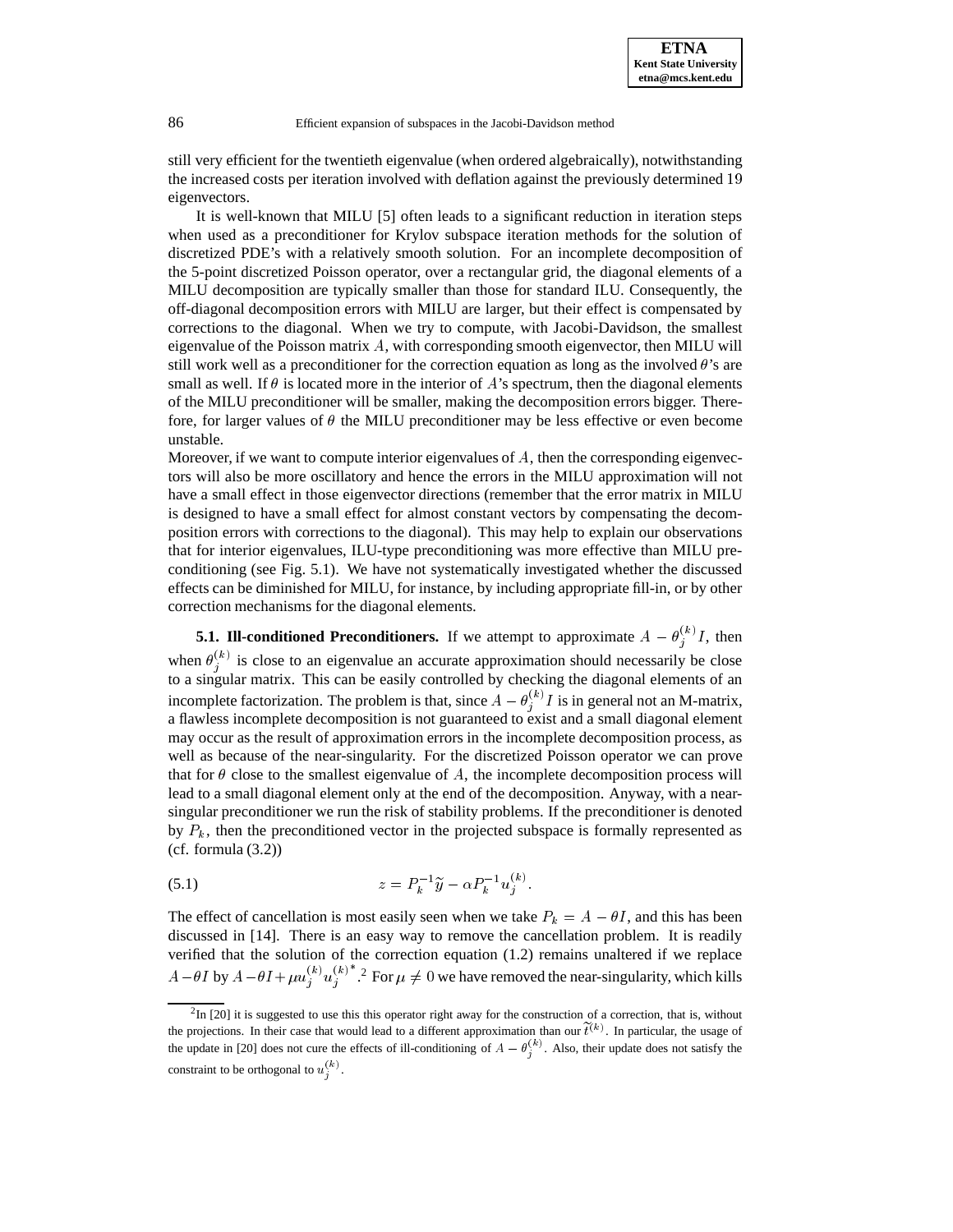## Gerard Sleijpen, Henk Van Der Vorst, and Ellen Meijerink 87



FIG. 5.1. *The log*<sup>10</sup> *of the residual norm for iterative solves of the correction equations with 15 steps of* GMRES *without preconditioning* (*the dash-dotted curve*: *–* )*, with* ILU *preconditioner* (*the solid curve: —*)*, and with* MILU *preconditioner* (*the dashed curve*: *– –*)*.* A *is the* <sup>5</sup>*-point discretized Poisson operator over a* <sup>20</sup> *by* <sup>20</sup> *grid. Both preconditioners are incomplete factorizations of*  $A - \theta I$  with  $\theta = 0.23$ *. With this value of*  $\theta$  we are *aiming for the 5th smallest eigenvalue.*

the large components in each of the two vectors in the right-hand side of (5.1) in the direction of  $u_i^{(k)}$ . Although this cures the problem, we note that this may not be very practical, since <sup>j</sup> the correction  $u_j^{(k)} u_j^{(k)}$  will be a dense matrix and destroys all sparsity in the given matrix. In other words, it may be difficult to identify a good preconditioner for the rank-one updated matrix. With the Sherman-Woodbury formula [4], for the inversion of a rank-one updated matrix, the problems with the ill-conditioning will not be avoided. The correction equation gives us more freedom with respect to corrections in the direction of  $u_j^{(k)}$ . For instance, we may correct very tiny diagonal elements, in the factors L and U of  $P_k$ , by rank-one updates with unit-vectors:

$$
\widetilde{P_k} = (L + u_j^{(k)} e_{i_1}^*) (U + e_{i_2} u_j^{(k)^*}).
$$

This, in exact arithmetic, does not change the effect of  $P_k$  in the subspace orthogonal to  $u^{\cdots}$ . More  $j^{(k)}$ . More of these updates may be included if necessary. Note that the factors of this new factorization can also be cheaply solved without cancellation problems, unless the  $i_1$ -th or  $i_2$ -th element of  $u_j^{(k)}$  is zero.

We illustrate the effect of rank-one updating to the operator, *in the context of the correction equation* (1.2), by a simple experiment. In Fig. 5.2 we have displayed the convergence history, that is, the norm of the residual vectors  $Au_1^{(k)} - \theta_1^{(k)} u_1^{(k)}$ , for the 5-point discretized Poisson operator over a <sup>20</sup> by <sup>20</sup> grid. One curve shows what happens if we solve by direct solution with  $A - \theta_1^{(k)} I$ , taking into account the projections in (1.2), but without reorthogonalization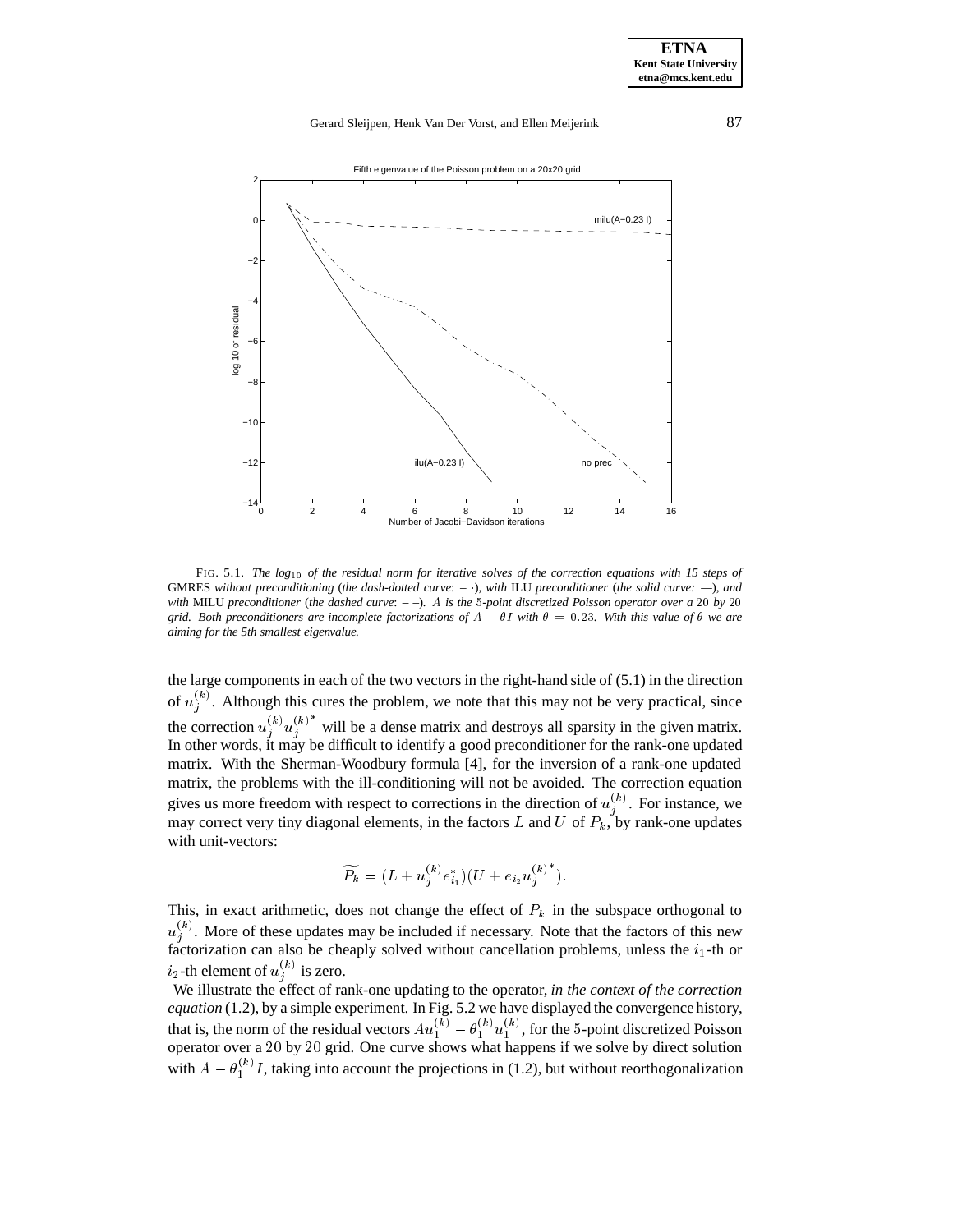

FIG. 5.2. *The log*<sup>10</sup> *of the residual norm for direct solves of the correction equations with reorthogonalization* (*the solid curve*: *—*) *and without reorthogonalization* (*the dash-dotted curve*: *–* )*. In the first part of the picture both curves coincide.*

of the basis vectors  $v_k$ . The other curve shows that reorthogonalization is necessary. If we update the matrix, inside the projections in (1.2), with  $\mu u_1^{(k)} u_1^{(k)}$  then we get virtually the same curve as with reorthogonalization. That means that one has the choice between a single rank-one update or a reorthogonalization against all previous basis vectors and one may select the most convenient strategy depending on whether the rank-one update complicates the direct solution step or not.

#### REFERENCES

- [1] E. R. DAVIDSON, *The iterative calculation of a few of the lowest eigenvalues and corresponding eigenvectors of large real symmetric matrices*, J. Comput. Phys., 17 (1975), pp. 87–94.
- [2] R. S. DEMBO, S. C. EISENSTAT AND T. STEIHAUG, *Inexact Newton methods*, SIAM J. Numer. Anal., 19 (1982), pp. 400–408.
- [3] D. R. FOKKEMA, G. L. G. SLEIJPEN AND H. A. VAN DER VORST, *Jacobi-Davidson style QR and QZ algorithms for the partial reduction of matrix pencils*, SIAM J. Sci. Comput., 20 (1998), pp. 94–125.
- [4] G. GOLUB AND C. VAN LOAN, *Matrix Computations*, The Johns Hopkins University Press, Baltimore, 1996.
- [5] I. GUSTAFSSON, *A Class of First Order Factorization Methods*, BIT, 18 (1978), pp. 142–156.
- [6] C. G. J. JACOBI, *Ueber ein leichtes Verfahren, die in der Theorie der Säcularstörungen vorkommenden Gleichungen numerisch aufzulösen*, Journal für die reine und angewandte Mathematik, (1846), pp. 51-94.
- [7] R. B. MORGAN, *Computing interior eigenvalues of large matrices*, Linear Algebra Appl., 154/156 (1991), pp. 289–309.
- [8] J. OLSEN, P. JØRGENSEN, AND J. SIMONS, *Passing the one-billion limit in full configuration-interaction (FCI) calculations*, Chemical Physics Letters, 169 (1990), pp. 463–472.
- [9] C. C. PAIGE, B. N. PARLETT, AND H. A. VAN DER VORST, *Approximate solutions and eigenvalue bounds from Krylov subspaces*, Num. Lin. Algebra Appl., 2 (1995), pp. 115–133.